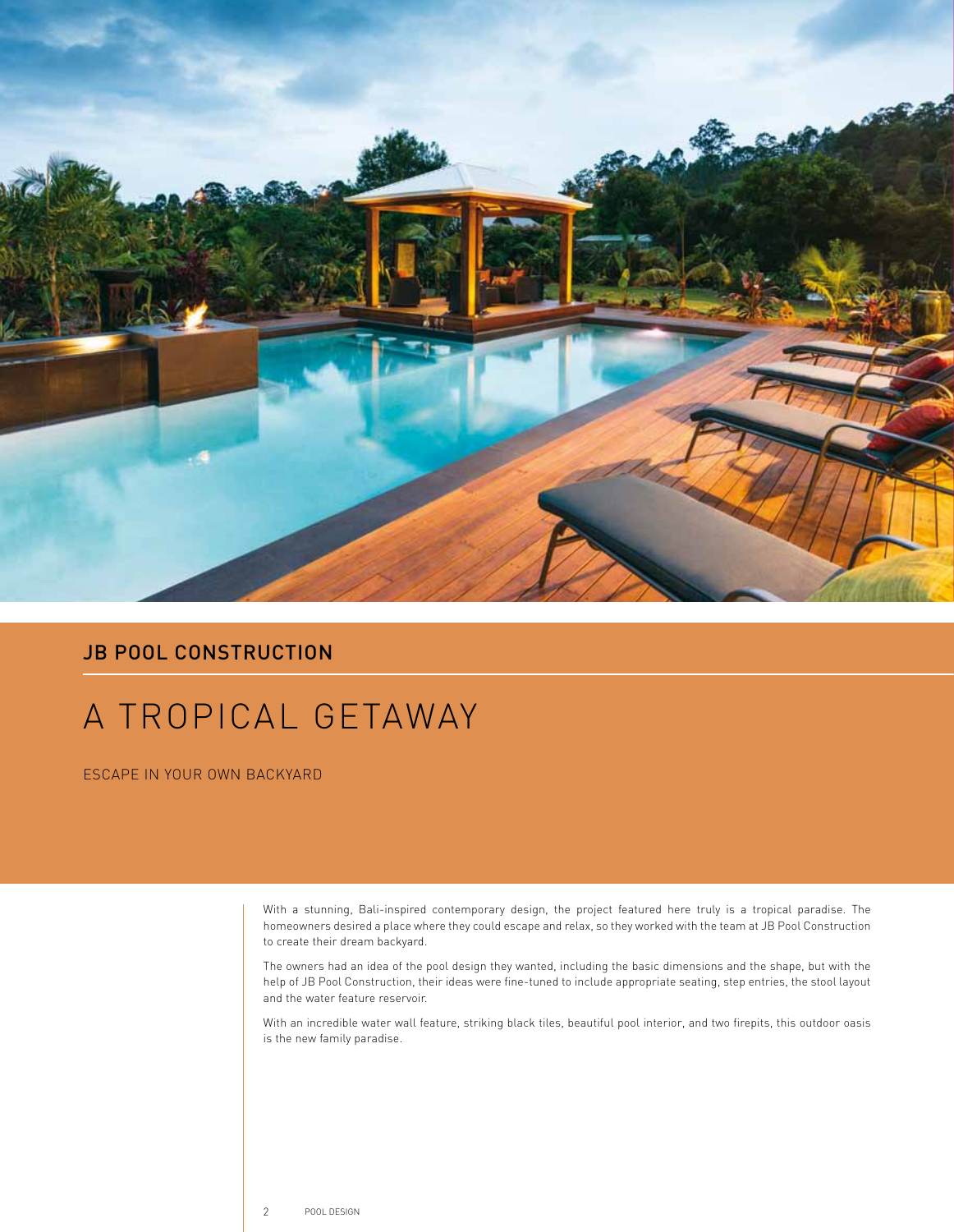

The installation of the new pool has truly enhanced the outdoor space and become an integral part of the entertainment area. It also features excellent water-saving and energy-saving measures, including variable speed pumps with 8-star and 9-star energy ratings, and a 6kw solar-power unit that offsets all pool energy requirements. Rain water tanks have also been used to automatically top up the pool and pond.

Specialising in residential pools for clients with high expectations, JB Pool Construction works closely with each homeowner to ensure the finished project is perfectly tailored to their family and lifestyle requirements. The project featured here is no exception to the incredible attention to detail and workmanship that the team applies to all its work.